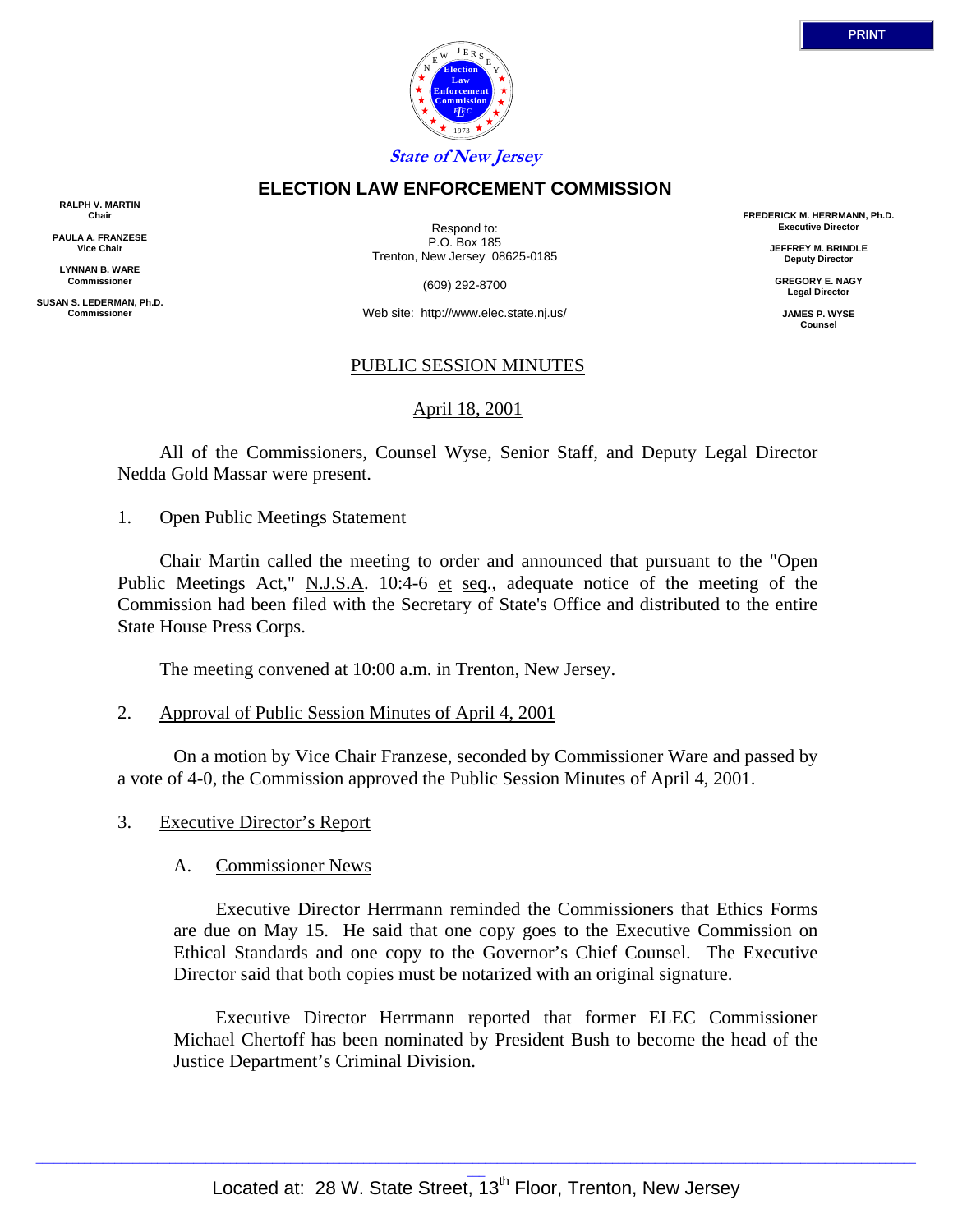### B. Staff Activities

Executive Director Herrmann introduced Tamika Kinsey, a new staff person who is working as a Data Entry Operator for the Public Financing Program. He noted that White Paper #14 on Local Campaign Financing received a big write-up in the February-March Edition of New Jersey Reporter Magazine.

Executive Director Herrmann reported that the Compliance and Investigation Section is doing three training sessions for the spring elections on April 4, April 26, and May 4. The Executive Director mentioned that the Section is planning to videotape a session for use by candidates and treasurers who can't attend and wish to view the session in ELEC's public room, with a group in their communities, or even at home. He added that ELEC is one of the national pioneers in videotaping such sessions.

Executive Director Herrmann informed the Commission that on February 28, 2001, staff released computerized data on lobbying expenditures for 2000. He noted that Director of Compliance and Information, Evelyn Ford, Director of Systems Administration Carol Neiman, and Assistant Compliance Officer Titus Kamal did an excellent job in preparing these materials for release.

Executive Director Herrmann reported that on March 8, 2001, Deputy Director Brindle, Deputy Legal Director Massar, and he attended a talk by syndicated columnist David Broder at the Eagleton Institute. Executive Director Herrmann said that Mr. Broder discussed politics, elections, and campaign finance matters.

Executive Director Herrmann stated that on March 11, 2001, he attended the Annual Editorial Board Meeting of Public Integrity. He said that the meeting was held as part of the American Society for Public Administration (ASPA) Conference in Newark on the Rutgers University Campus. According to the Executive Director, the Editor-in-Chief and he welcomed the following new board members from the Council on Governmental Ethics Laws (COGEL).

- Professor Ruth Jones, a political scientist from Arizona State University and a member of the Arizona Clean Elections Committee;
- Professor David Schultz, a Public Administration Scholar from Hamline University in Minnesota and a former Member of Common Cause;
- Mark Davies, the Executive Director of the New York City Conflict of Interests Board and a Member of the COGEL Steering Committee; and
- Barbara Smith, the Counsel of the New York State Ethics Committee and a member of the Editorial Board of the Government and Law Policy Journal.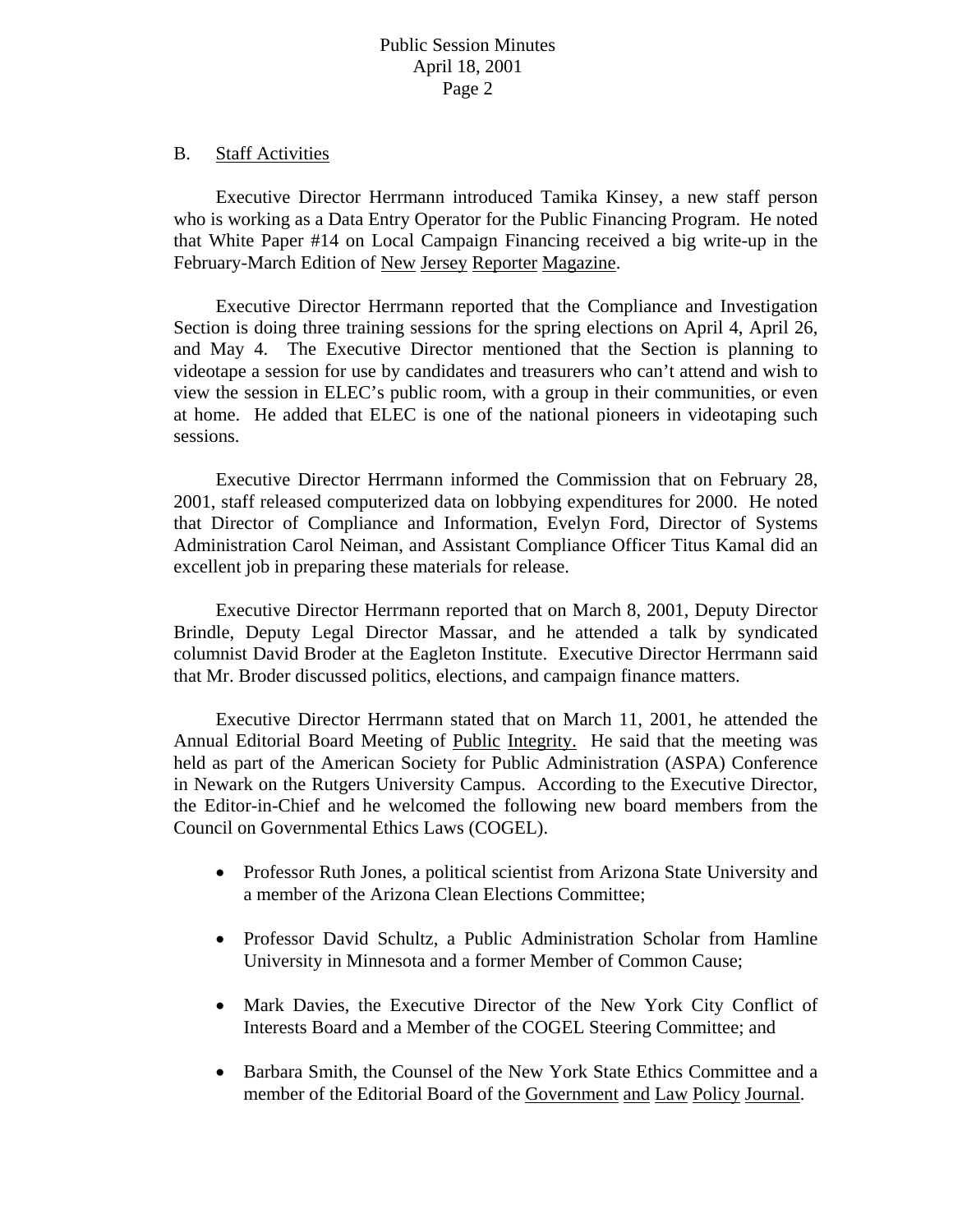At the meeting, Executive Director Herrmann suggested that the COGEL and other sponsor's web sites be used to publish calls for papers. The Executive Director informed the Commission that he was also pleased to hear that there was a large demand for copies of the Campaign Finance Symposium that he edited and to which Deputy Director Brindle contributed an article. He said that it was announced that a transition would be occurring from Westview Press as the Journal's Publisher. The Executive Director noted that M.E. Sharpe is seriously considering whether or not to take over. He stated that its Executive Editor told the Board that his company is very pleased with Public Integrity's quality and would be making a decision within about a month. According to Executive Director Herrmann, M.E. Sharpe has much more experience in the journal publishing field than Westview since they publish 35 journals to Westview's three. He indicated that Westview felt that for business reasons it could not continue to publish Public Integrity. Executive Director Herrmann said that the Westview representative at the meeting specifically cited his company's lack of resources and expertise.

#### C. Legislative Developments

 Executive Director Herrmann reported that on February 26, 2001, he testified in front of the Senate Budget and Appropriations Committee on S-2083 (Gormley), which increases the operating budget on ELEC from \$3 million to \$6 million. The Executive Director advised the Commission that it was released by a unanimous vote. He added that on March 8, 2001, Assemblyman Russo introduced A-3276, which is identical to the Gormley bill. According to Executive Director Herrmann, it was referred to the Assembly State Government Committee. Executive Director Herrmann stated that enactment of the legislation would greatly improve ELEC's ability to administer the Act at the local level. He said that ELEC could create a local contributor data base, give a greater level of review to local reports, and provide desperately needed educational outreach assistance to candidates and treasurers at the local level who are struggling to comply with a complex law.

Executive Director Herrmann noted that in the April 2001 Issue of <u>New Jersey</u> Lawyer, Senate Majority Leader John Bennett, in an article updating legislative activity regarding election laws, strongly supports this legislation stating "clearly, ELEC's annual budget of \$3M is simply not enough to do the job properly." He said that in another piece in the magazine, veteran election lawyer and scholar, Donald Scarinci, calls as well for better funding of the Commission.

#### D. Future Meeting Schedule

May 23, 2001 at 11:00 a.m. in Trenton; June 20, 2001 at 11:00 a.m. in Trenton; and July 18, 2001 at 11:00 a.m. in Trenton.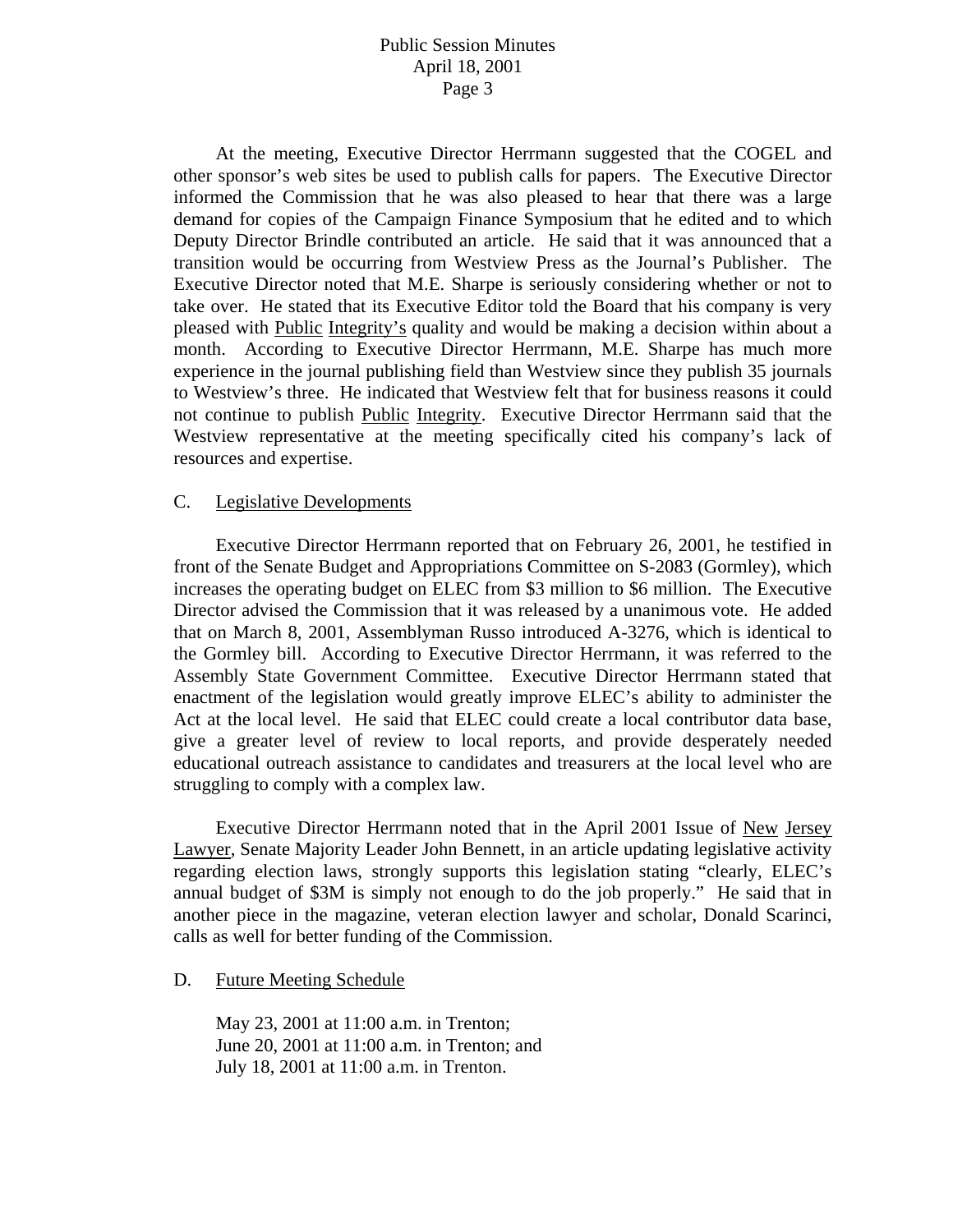#### 4. Advisory Opinion Request No. 02-2001

 This request for an Advisory Opinion was received on April 4, 2001, from McGreevey for Governor 2001, Inc. (MFG2001), represented by Paul P. Josephson, Esq., Treasurer and General Counsel. Mr. Josephson has asked several questions concerning whether or not Candidate McGreevey may make expenditures for 2001 general election fundraising activities prior to the day after the 2001 primary election. The advisory opinion concerns questions regarding permissible general election fundraising activity before the date of the primary election. In addition, MFG2001 has received "unsolicited inquiries" from persons who wish to make contributions to its 2001 general election account.

The Chair recognized Mr. Josephson.

 Mr. Josephson said that because there is no serious opponent in the primary, the McGreevey campaign is looking ahead to the general election. Mr. Josephson said that the McGreevey Campaign is planning an event for the month of June. He said that the campaign is not interested in spending general election money but will have to enter into contractual agreements to reserve rooms and for entertainment, etc. He acknowledged that the law considers obligations as expenditures for the purpose of reporting. Mr. Josephson said that the McGreevey Campaign desires to comply with the law and therefore seeks guidance as to how to proceed.

 Mr. Josephson noted that the statute permits administrative spending. He suggested that staff expenses for planning, etc., which would be reimbursed by general election funds are in the nature of administrative spending. Mr. Josephson mentioned also the possibility of the June primary being changed, which makes it all the more important for planning purposes to be allowed to spend minimal amounts prior to the primary election.

 Chair Martin said that if the primary is changed, the fundraiser might have to be held in July.

 Mr. Josephson said that currently the McGreevey Campaign is proceeding as if the primary will be held on June  $5<sup>th</sup>$ .

 In a memorandum circulated to the Commission, staff noted that Mr. Josephson described two scenarios which would result in expenditures made by MFG2001 before the day after 2001 primary election for general election fundraising activity: (1) expenditures related to unsolicited 2001 general election contributions; and (2) expenditures related to contributions received as a result of an event or solicitation by MFG2001 for general election contributions. Mr. Josephson asked whether or not MFG2001 may make such expenditures for 2001 general election fundraising activities prior to the primary election and has further asked how such expenditures, if permissible, are required to be reported. He has specifically stated that none of the contemplated activities discussed in the Advisory Opinion Request has been undertaken by MFG2001.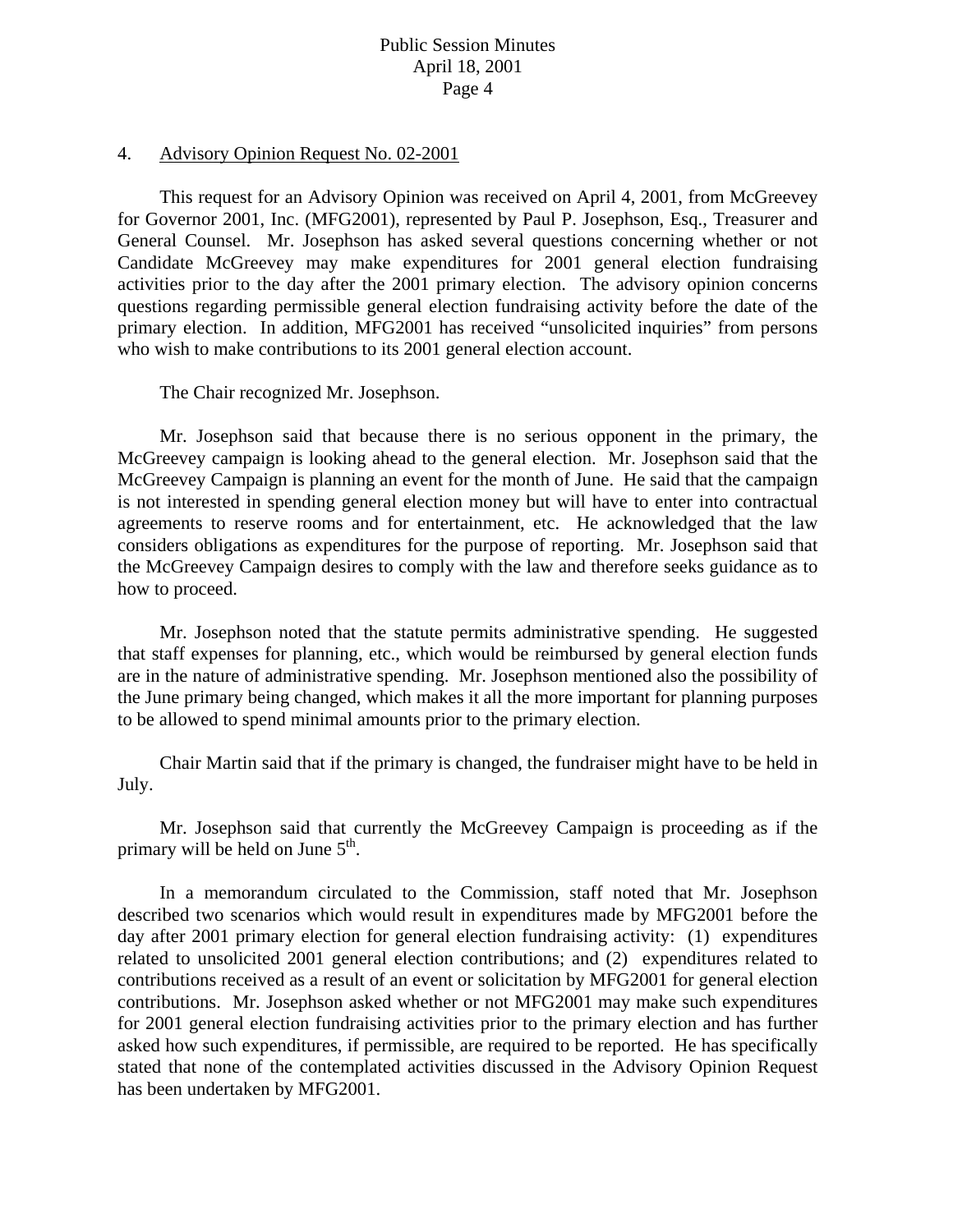Mr. Josephson's questions are summarized as follows:

- (1) May MFG2001 pay for administrative and compliance costs associated with receipt of unsolicited 2001 general election contributions received prior to the day after the 2001 primary election with 2001 primary election funds, and how should these expenditures be reported?
- (2) May MFG2001 make expenditures prior to the day after the 2001 primary election from primary or general election funds to solicit 2001 general election contributions?
- (3) May MFG2001 engage in "limited planning activities" for 2001 general election fundraising activity, including spending staff time on event planning, entering into contracts, and making expenditures from 2001 primary or general election funds for deposits for facilities, food, and entertainment, prior to the day after the 2001 primary election?

Staff recommended that, pursuant to  $N.J.A.C.$  19:25-16.15(e) and (f), that the administrative and compliance costs associated with receipt of unsolicited 2001 general election contributions prior to the primary election are ordinary office expenses that must be paid with 2001 primary election funds and must later be reimbursed with general election funds. N.J.A.C. 19:25-16.15(f) lists salaries and equipment rental among the strictly limited expenditures that are reimbursable with general election funds, and staff believes that these are the "attendant salary and overhead costs" contemplated by Mr. Josephson.

 Commissioner Lederman said that in terms of the staff recommendations, the McGreevey Campaign could engage in planning but not in contractual agreements.

 Deputy Legal Director Massar answered in the affirmative, stating that the regulations and statute prohibit obligations for the general election to be made prior to the day after the primary election.

 On a motion by Vice Chair Franzese, seconded by Commissioner Ware and passed by a vote of 4-0, the Commission directed staff to issue a response to the advisory opinion request prohibiting general election expenditures before the day after the primary election, including entering contractual agreements, except for those expenditures associated with the administrative and compliance costs associated with the receipt of unsolicited 2001 general election contributions and staff time spent on 2001 general election event planning.

## 5. Advisory Opinion Request No. 03-2001

 Herman T. Costello, Mayor of the City of Burlington, has asked the Commission for an Advisory Opinion concerning the use of his campaign funds to make and purchase a video history of the municipality. The request noted that a family member of the Mayor, his son, Mark del Costello, is undertaking the production of the video at the Mayor's request and will receive payment from Mayor Costello's campaign committee for that work.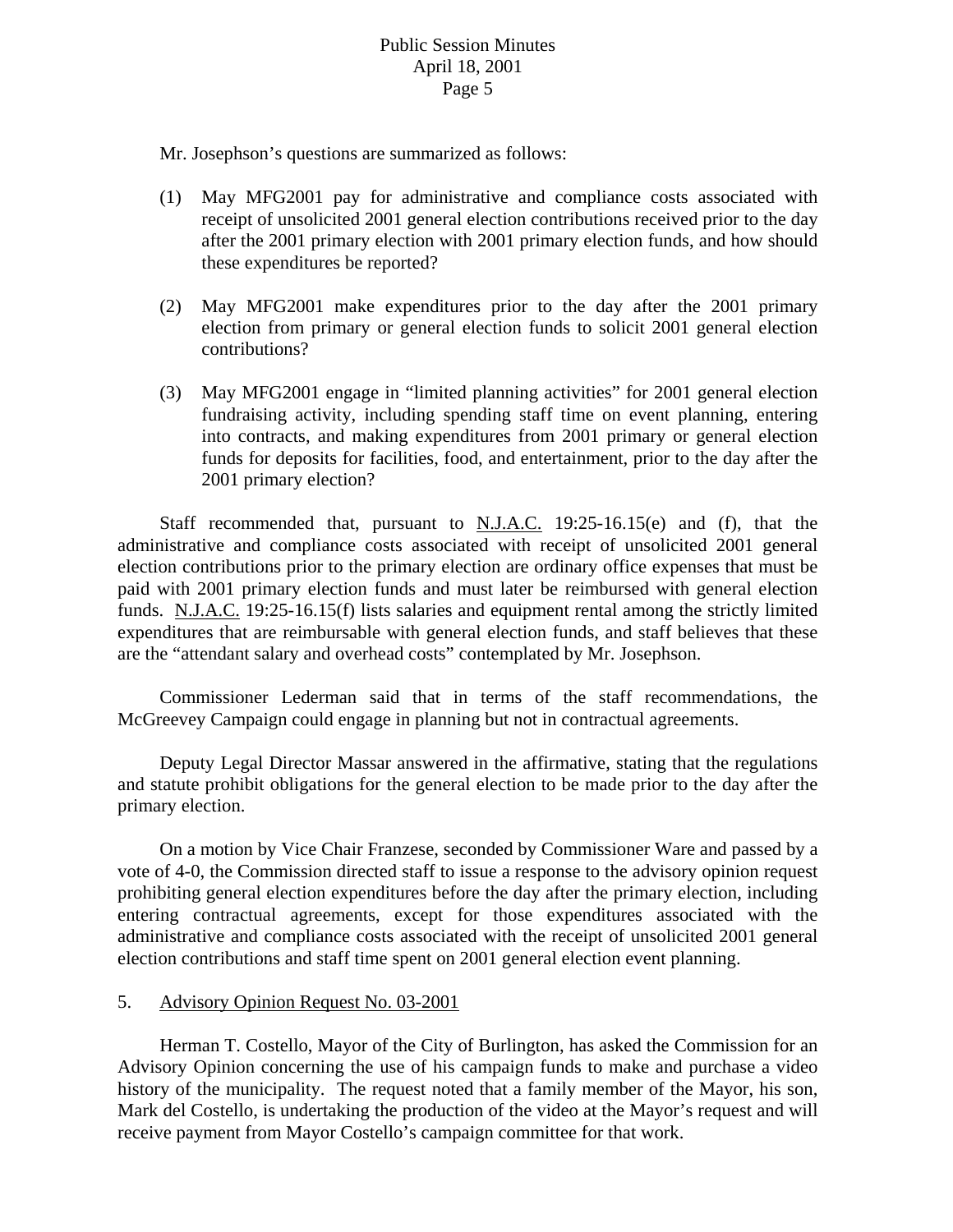The following information was also submitted pursuant to the request.

- (1) Mr. del Costello is Mayor Costello's son, and Mayor Costello has no legal or financial responsibility for him. Mr. del Costello lives independently of Mayor Costello, and is self-supporting.
- (2) Mayor Costello has no intention to seek reelection, and accordingly wishes to close his campaign account which has a balance of \$2,248.
- (3) The Art Institute of Philadelphia will be the recipient of Mayor Costello's campaign committee funds for production of the video. Among the individuals listed in Mayor Costello's letter as being recipients of payments from the Art Institute of Philadelphia is his son, Mr. del Costello.
- (4) The Mayor represents that he has no financial interest in any person or entity that is listed as a payee.
- (5) The video will become the property of the City of Burlington.

 Staff recommended that the Commission find that the use of a municipal officeholder's campaign funds to produce and purchase a historical video of the type described in this request is a permissible officeholding expense contemplated under N.J.S.A. 19:44A-11.2. It recommended further that the circumstance that a family member of the officeholder will be a recipient of those funds for services provided by that family member in connection with the production of the video does not prohibit the expenditure as personal use of those funds by that officeholder where that family member is financially independent of the officeholder, the officeholder has no legal or financial obligation for that family member's support, and the amount of payment for the provided services is reasonable and consistent with fair market value for those services.

 On a motion by Commissioner Ware, seconded by Commissioner Lederman and passed by a vote of 4-0, the Commission approved the staff recommendation.

## 6. Procedures for Expedited Handling of Petitions Seeking Emergent Relief

 The Commission's rules provide that a gubernatorial candidate in a primary or general election may seek emergent relief if that candidate has a basis to believe another gubernatorial candidate participating in public financing is exceeding the expenditure limit applicable to that candidate. Unlike all other alleged violations investigated by the Commission, a Verified Complaint by a gubernatorial candidate seeking such emergent relief must be adjudicated prior to the date of the election. In order to expedite the treatment of such a Verified Petition, staff recommended the following procedures for possible adoption:

(1) Upon receipt of a Verified Petition which on its face does not conform with the requirements of either of the primary or general election expenditure limit complaint rules, the Executive Director of the Commission, or his or her designee, shall be authorized to find that the petition as submitted is deficient under the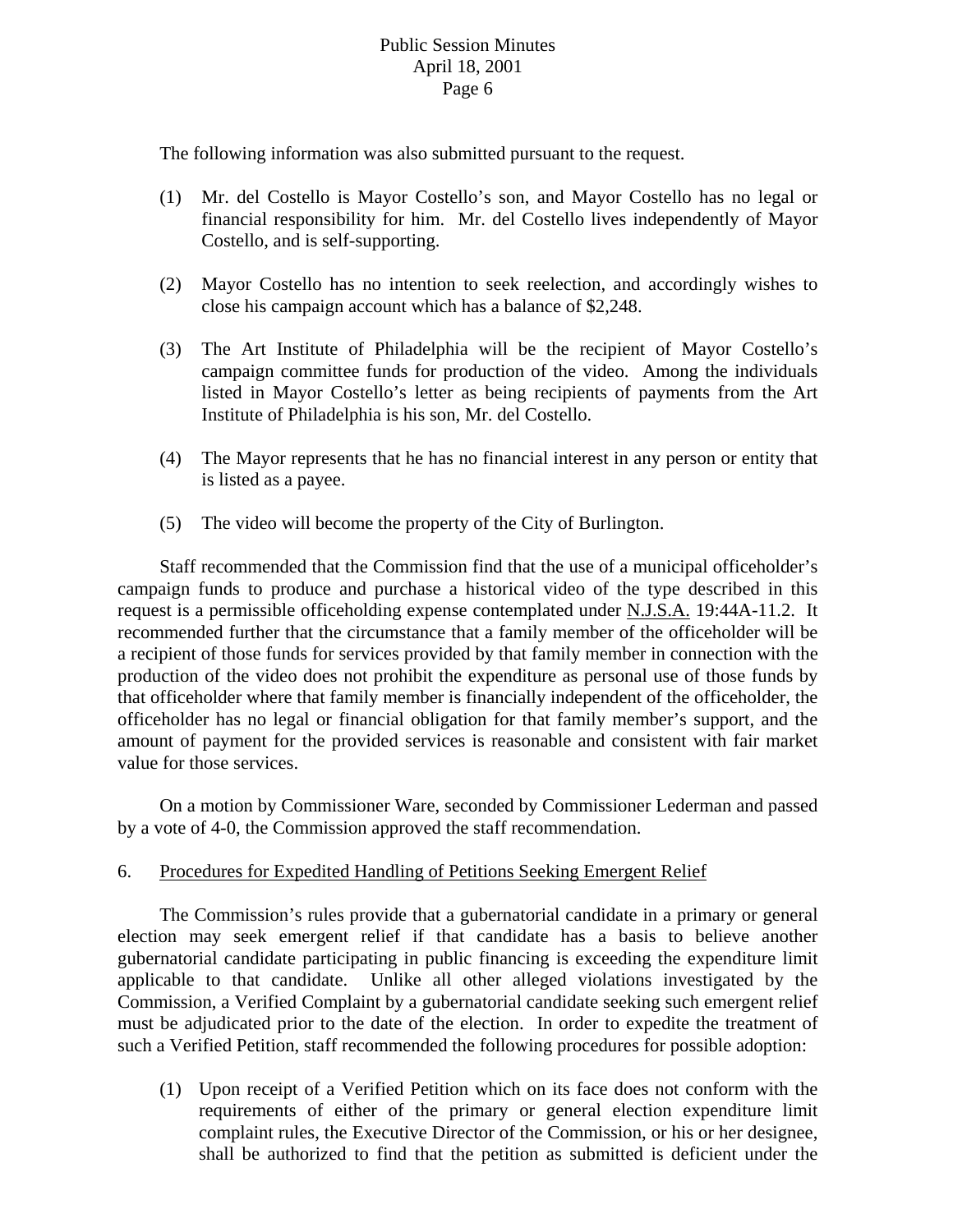applicable expenditure limit rule, and therefore the Verified Petition shall not be referred to the Commission for emergent hearing consideration. A statement of the reasons for the finding of deficiency shall be provided to the petitioner. The petitioner shall have the option to resubmit the Verified Complaint upon curing the deficiency.

(2) In the event that the Verified Petition on its face conforms to the gubernatorial expenditure limit complaint rules, the Executive Director of the Commission, or his or her designee, shall be authorized to accept the Verified Petition and refer it expeditiously to the Commission for emergent hearing consideration.

 A complete copy of the rules for handling petition seeking emergent relief can be obtained from the Commission.

 On a motion by Vice Chair Franzese, seconded by Commissioner Lederman and passed by a vote of 4-0, the Commission adopted the proposed rules on emergent relief.

# 7. Advisory Opinion Request No. 04-2001

 This request for an Advisory Opinion was received on April 16, 2001, from William W. Pascoe, III, Campaign Manager, on behalf of Bret Schundler, a 2001 primary election gubernatorial candidate. In the Advisory Opinion Request, Mr. Pascoe asked whether or not the Schundler gubernatorial candidate committee may accept contributions by means of the Internet and whether or not those contributions will qualify for match with public funds. Mr. Pascoe, indicated in the request that Candidate Schundler "does not plan to seek public funds for the primary election." He also stated that none of the activities described in the Advisory Opinion Request has been undertaken by the candidate committee.

 It was also noted that on April 12, 2001, Candidate Schundler submitted documentation to establish his qualification to participate in the 2001 primary election Republican gubernatorial candidates' debates and to qualify to apply for primary election matching funds at a later date, but he has not applied, as of this date, to receive 2001 primary election public matching funds.

 Staff recommended that Candidate Schundler be advised that a candidate committee may accept contributions over the Internet and may submit those contributions for match with gubernatorial public matching funds provided that the requirements of the New Jersey Campaign Contributions and Expenditures Reporting Act and Commission regulations, for receipt and deposit of the contributions, and recordkeeping for the contributions and related expenditures are entirely observed.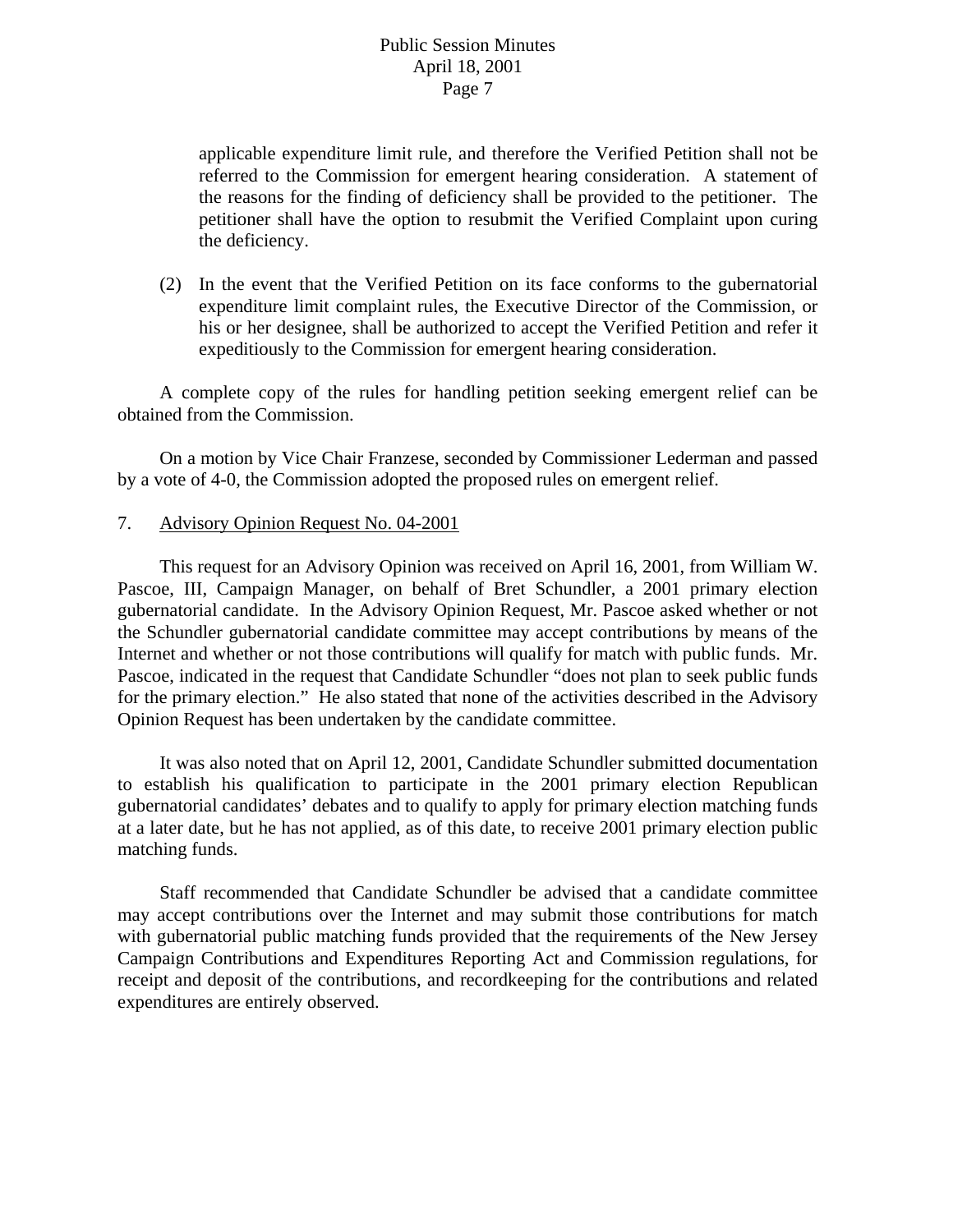These requirements include:

- (1) Establishment of a separate depository account and deposit of each contribution directly into the separate account within ten days of receipt,
- (2) That a New Jersey candidate's funds may not be commingled at any time with funds of any other candidate or committee,
- (3) That a merchant account for receipt of Internet contributions must be established as a candidate committee depository account,
- (4) That each contribution be identified on the contributor's credit card statement as a contribution to the candidate, and
- (5) That monies are deposited into bank authorized to do business in New Jersey.

 With regard to contribution and expenditure reporting and recordkeeping, the following information must be retained:

- (1) The contribution date of receipt is the date on which the account owner authorizes the contribution,
- (2) The contribution amount is the full amount of the contribution authorized by the contributor and that amount shall not be reduced by any transaction fees,
- (3) Fees related to receipt of Internet contributions must be itemized and reported as expenditures,
- (4) The campaign must maintain a written record of each contribution, including the name of the account to which the contribution is charged,
- (5) Four-year record retention requirements must be adhered to, and
- (6) Documentation of deposit of all contributions must be maintained.

 In addition, candidates and treasurers are responsible for compliance with the all requirements of the Campaign Reporting Act and Commission regulations.

 With regard to contributions eligible for match with public funds, the following additional requirements are applicable:

- (1) The signature requirement must be adhered to for each contribution from an individual submitted for match,
- (2) A separate account for deposit of Internet contributions intended for match with public funds must be maintained, and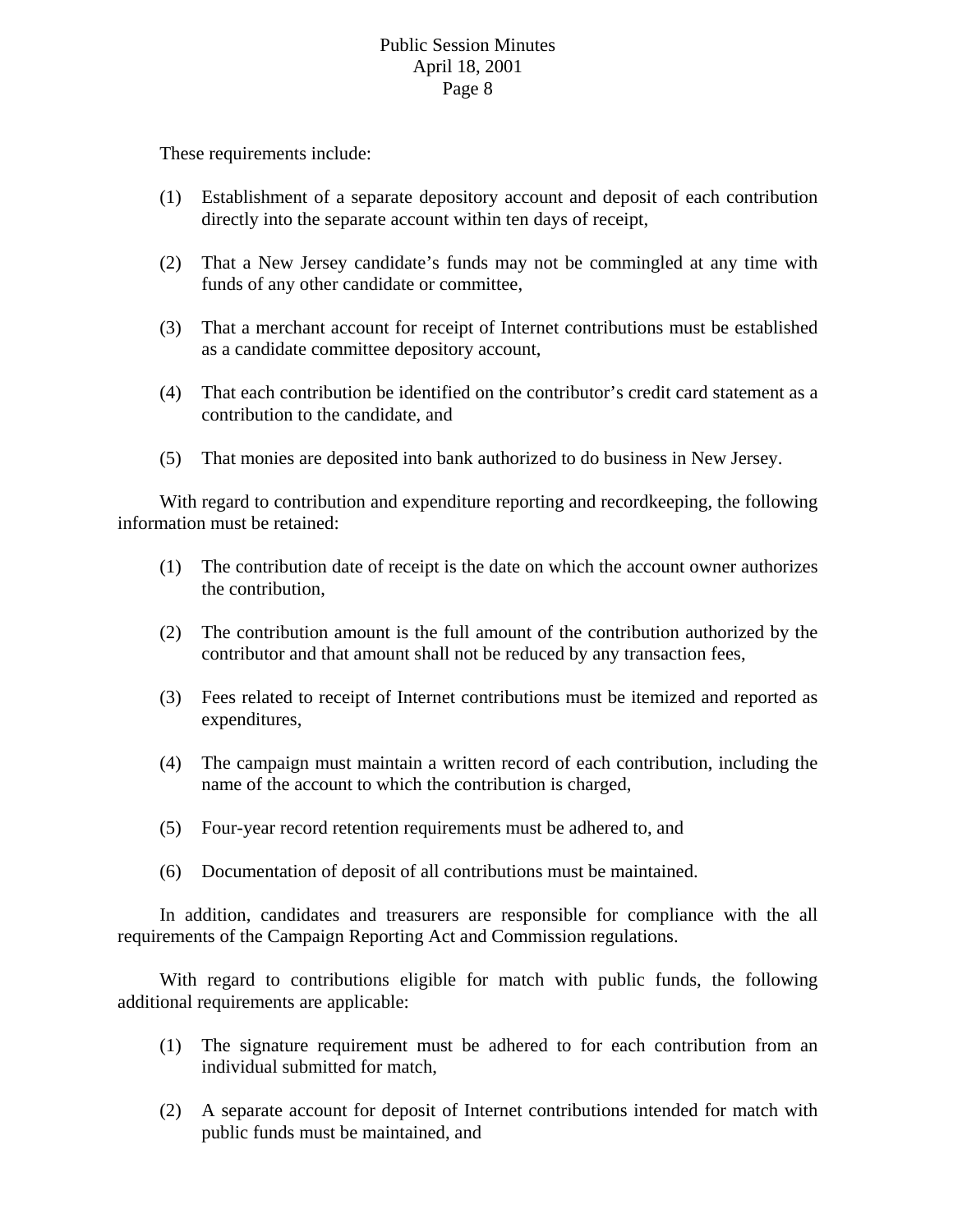(3) A record equivalent to a bank deposit slip, specifically identifying the contributor, must be maintained and provided to the Commission when an Internet contribution is submitted for match.

 On a motion by Commissioner Ware, seconded by Commissioner Lederman and passed by a vote of 4-0, the Commission approved the advisory opinion response as proposed by staff.

### 8. Donald T. DiFrancesco 2001 Primary Election Matching Fund Submission #2

### **Submission #2**

 The public financing staff concluded its review of the second public matching fund submission filed by 2001 gubernatorial primary election candidate Donald T. DiFrancesco. On the basis of its review of the submission, public matching funds in the amount of \$1,339,370.00 will be deposited into the separate public funds account established through the Department of the Treasury.

 Candidate DiFrancesco's March 26, 2001 second application for matching funds contained \$682,385.00 in net contributions submitted for match. With certification of Submission #2, he will have received 2001 primary election matching funds totaling \$2,015,470.00.

 On April 2, 2001, Candidate DiFrancesco filed the Issue Advocacy Organization Report of Contributions and Expenditures (Form P-2) for Submission #2 to disclose contributions to and expenditures by "Solutions for a New Century, Inc.," an issue advocacy organization organized under Section 527 of the Internal Revenue Code. On the Form P-2, Candidate DiFrancesco reported that "Solutions for a New Century, Inc." made expenditures totaling \$12,217.40 during the period of time from February 18, 2001 through March 12, 2001, and received no contributions. The form was certified as correct by Candidate DiFrancesco.

#### **Submission #3**

 Candidate DiFrancesco filed a third matching fund submission on April 2, 2001. Public financing staff will conduct complete review of Submission #3 prior to certification of matching funds to the campaign.

#### 9. Annual Report

 On a motion by Vice Chair Franzese, seconded by Commissioner Ware and passed by a vote of 4-0, the Commission approved publication of the 2000 Annual Report.

 Commissioner Ware said that in light of the possible reform of the campaign financing laws at the federal level and its implications on soft money to parties, the Commission might want to revisit its recommendations with regard to decreasing the limits on contributions made to party entities.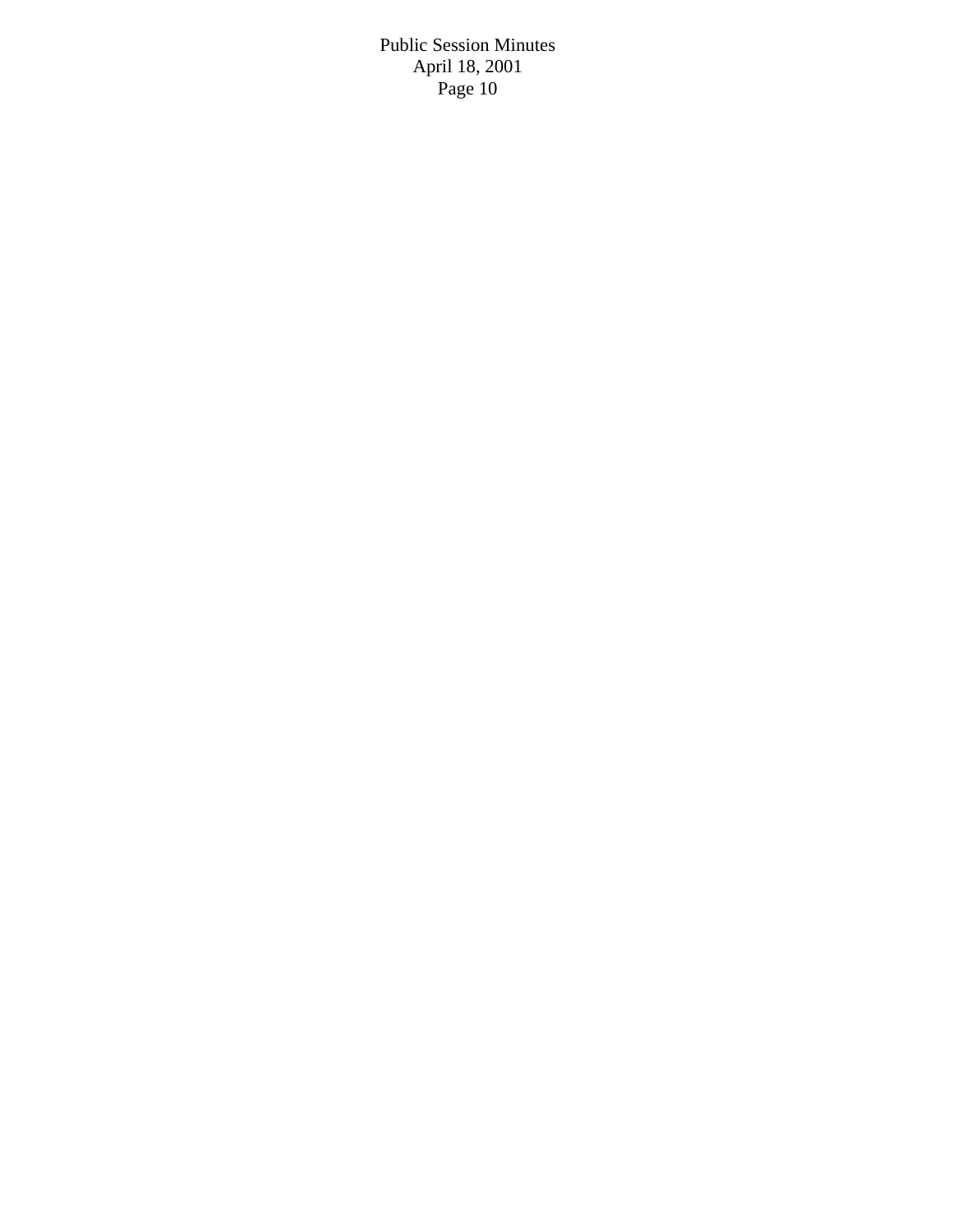### 10. Bret Schundler Documentation to Qualify to Debate

 Deputy Legal Director Massar reported that Candidate Bret Schundler submitted documentation on April 12, 2001, to qualify to participate in the 2001 gubernatorial primary election debates and to preserve his right to apply on a later date to receive primary election matching funds. Ms. Massar indicated that the public financing staff is still reviewing the contribution items submitted by Candidate Schundler and advised the Commission that steps were being taken to resolve questions concerning contribution items.

 On a motion by Vice Chair Franzese, seconded by Commissioner Lederman and passed by a vote of 4-0, the Commission gave the campaign of Candidate Schundler until 5:00 p.m. on April 26, 2001 to cure all unresolved issues. The Commission further stipulated that in the event all issues are not cured by that time, staff is authorized to poll the Commissioners in terms of providing further time to correct said problems.

#### 11. Resolution to go into Executive Session

 On a motion by Vice Chair Franzese, seconded by Commissioner Lederman and passed by a vote of 4-0, the Commission resolved to go into Executive Session to discuss the following matters which will become public as follows:

- A. Final Decision Recommendations in violation proceedings which will not become public. However, the Final Decisions resulting from those recommendations will become public no later than 35 days after mailing.
- B. Investigative Reports of possible violations, which reports will not become public. However, any complaint generated as the result of an Investigative Report will become public no later than 50 days after mailing.
- C. A report on written requests for investigations of possible violations, which report will not become public. However, any complaint which may be generated as a result of a request for an investigation will become public no later than 50 days after mailing.

#### 12. Return to Public Session

On a motion by Vice Chair Franzese, seconded by Commissioner Ware and passed by a vote of 4-0, the Commission voted to return to Public Session.